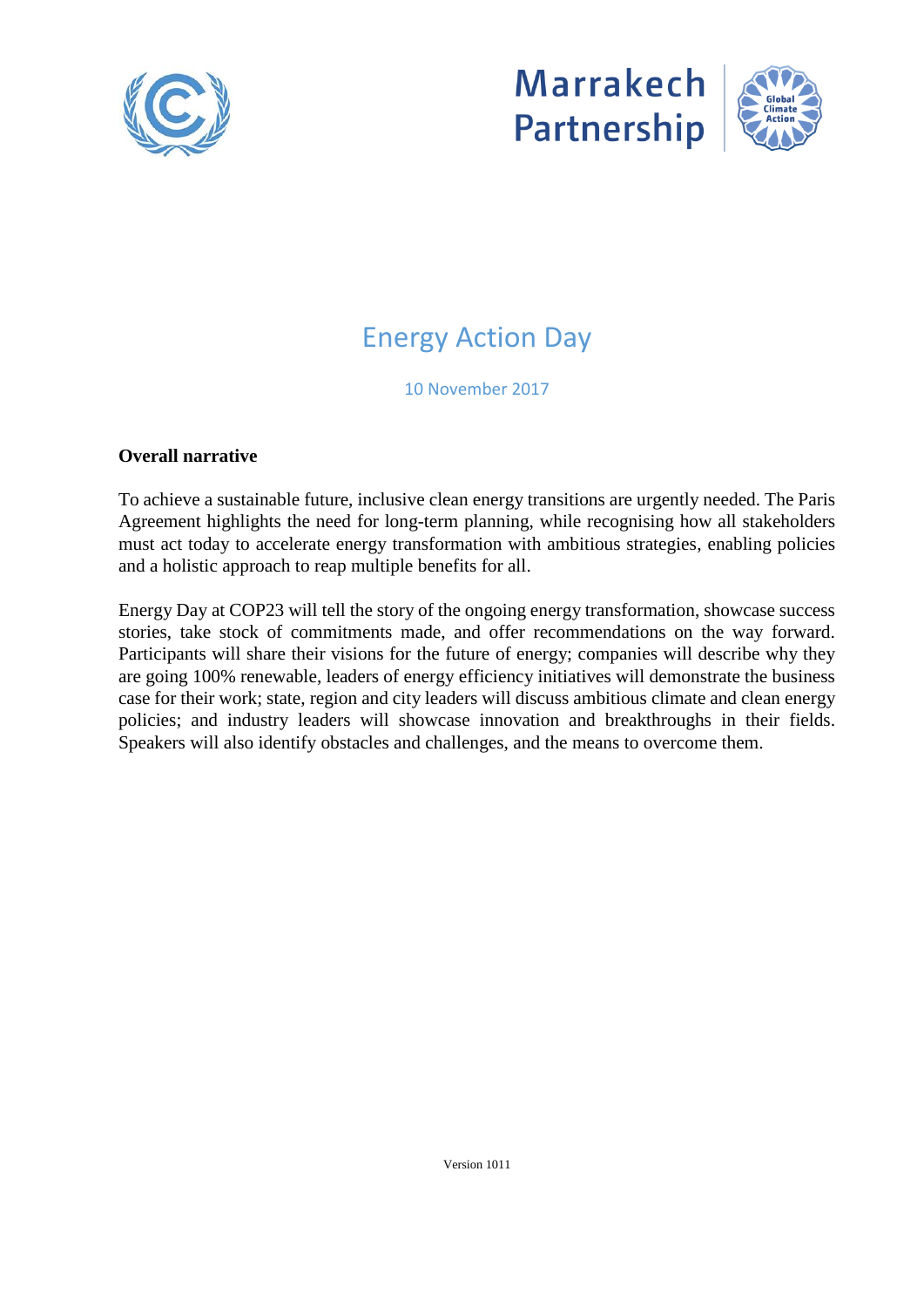





## **Events**

| <b>Time:</b> $10:00 - 11:30$                                                                                         | <b>Energy Day: The State of Play</b> |  |
|----------------------------------------------------------------------------------------------------------------------|--------------------------------------|--|
| Room 12                                                                                                              |                                      |  |
|                                                                                                                      |                                      |  |
| <b>Short description</b>                                                                                             |                                      |  |
| Despite recent progress - 3 years of flat carbon emissions, falling renewable prices and                             |                                      |  |
| advances in electric mobility, providing energy services sustainably to all remains challenging.                     |                                      |  |
| Leaders in low carbon solutions, disparate geographies and civil society discuss their energy<br>transition journey. |                                      |  |
|                                                                                                                      |                                      |  |
| <b>Opening Remarks and Moderator:</b>                                                                                |                                      |  |
| Mr. Stephen Kukoda, Executive Director, The International Copper Association                                         |                                      |  |
|                                                                                                                      |                                      |  |
| Speakers:                                                                                                            |                                      |  |
| Mr. Agustin Delgado, Director of Innovation, Environment and Quality, Iberdrola                                      |                                      |  |
| Mr. Ram Prasad Dhital, Executive Director of Alternative Energy Promotions Centre,                                   |                                      |  |
| Nepal<br>Mr. David Hone, Chief Climate Change Advisor, Shell                                                         |                                      |  |
| Mr. Sello Mphaga, Executive Director & Chief Sustainability Specialist, City of                                      |                                      |  |
| Tshwane, Metropolitan Municipality of Pretoria, South Africa                                                         |                                      |  |
| Ms. Andrea Reimer, Councillor, Vancouver City Council, Canada                                                        |                                      |  |
|                                                                                                                      |                                      |  |
| Special Address:                                                                                                     |                                      |  |
| Jeff Merkley, Senator, State of Oregon, United States                                                                |                                      |  |
|                                                                                                                      |                                      |  |
| Contact person (e-mail):                                                                                             |                                      |  |
|                                                                                                                      |                                      |  |
| Cecile Belivent (Cecile@seforall.org)                                                                                |                                      |  |
| Benedikt Hoskuldsson, (Benedikt@SEforALL.org)                                                                        |                                      |  |
|                                                                                                                      |                                      |  |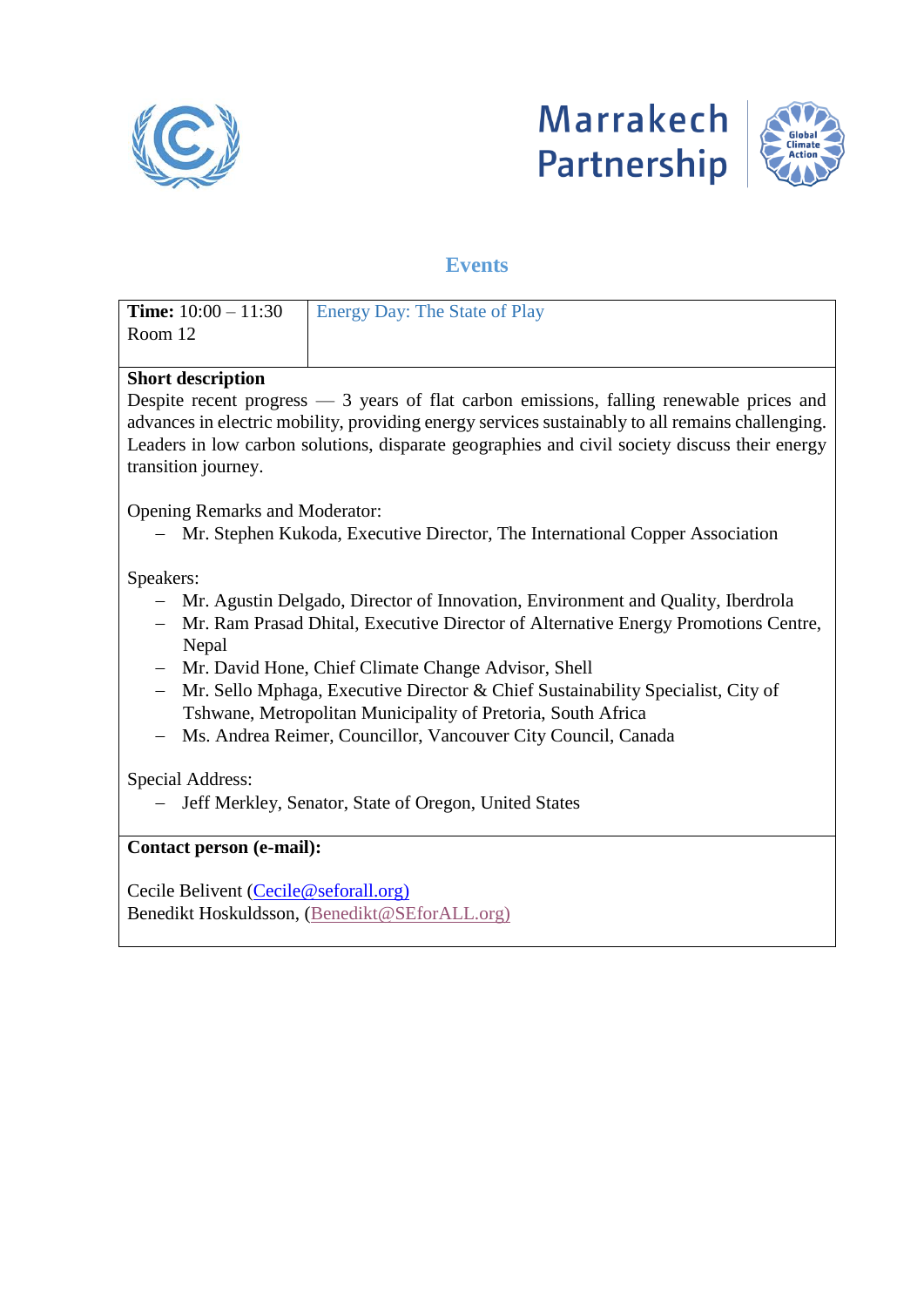





| Time: 11:30-13:00 | <b>Energy Day: Enabling Change</b> |
|-------------------|------------------------------------|
| Room 12           |                                    |
|                   |                                    |

#### **Short description**

Effective planning and policy-making is critical to accelerate change in energy systems. Participants will illustrate through real-life examples the multiple benefits and challenges that energy transformation brings for growth, social inclusion, jobs, and wider environmental objectives.

**Moderator:** Ms. Caroline Lee, International Energy Agency

#### **Speakers:**

- Ms. Alice Kaudia, Environment Secretary, Kenya
- Mr. Fahed Al Hammadi, Director of Department of Climate Change, Ministry of Climate Change and Environment, United Arab Emirates
- Mr. Nicolas Beaumont, Senior Vice President Sustainable Development and Mobility, Michelin Group
- Ms. Jeanne Ng, Director Group Sustainability, CLP Group
- Ms. Astria Fataki, President and Founder, Energy Generation
- Mr. Rohit Khanna, Programme Manager Energy Sector Management Assistance Program (ESMAP), World Bank

#### **Contact person (e-mail):**

Caroline Lee (**[caroline.lee@iea.org\)](mailto:caroline.lee@iea.org)**

| Time: 14:00-16:00 | <b>Energy Day: Catalyzing Action</b> |
|-------------------|--------------------------------------|
| Room 12           |                                      |

#### **Short description**

Participants will discuss energy transition pathways and business models across geographies, technologies and sectors. Leaders from key initiatives will share their experiences, highlight challenges and showcase replicable solutions.

**Moderators**: Ms. Elizabeth Press, Director of Planning, IRENA; Ms. Helen Clarkson, CEO Climate Group

#### **Dialogue 1: Subnational and Corporate Climate leadership**

- Ms. Sandy Pitcher, Chief Executive of the Department of Environment, South Australia State
- Mr. Prys Davies, Director of Decarbonization and Energy, Welsh Government
- Ms. Tina Voelker, Senior Adviser, Ministry for Economic Affairs, Innovation, Digitalization and Energy of the State North Rhine-Westphalia